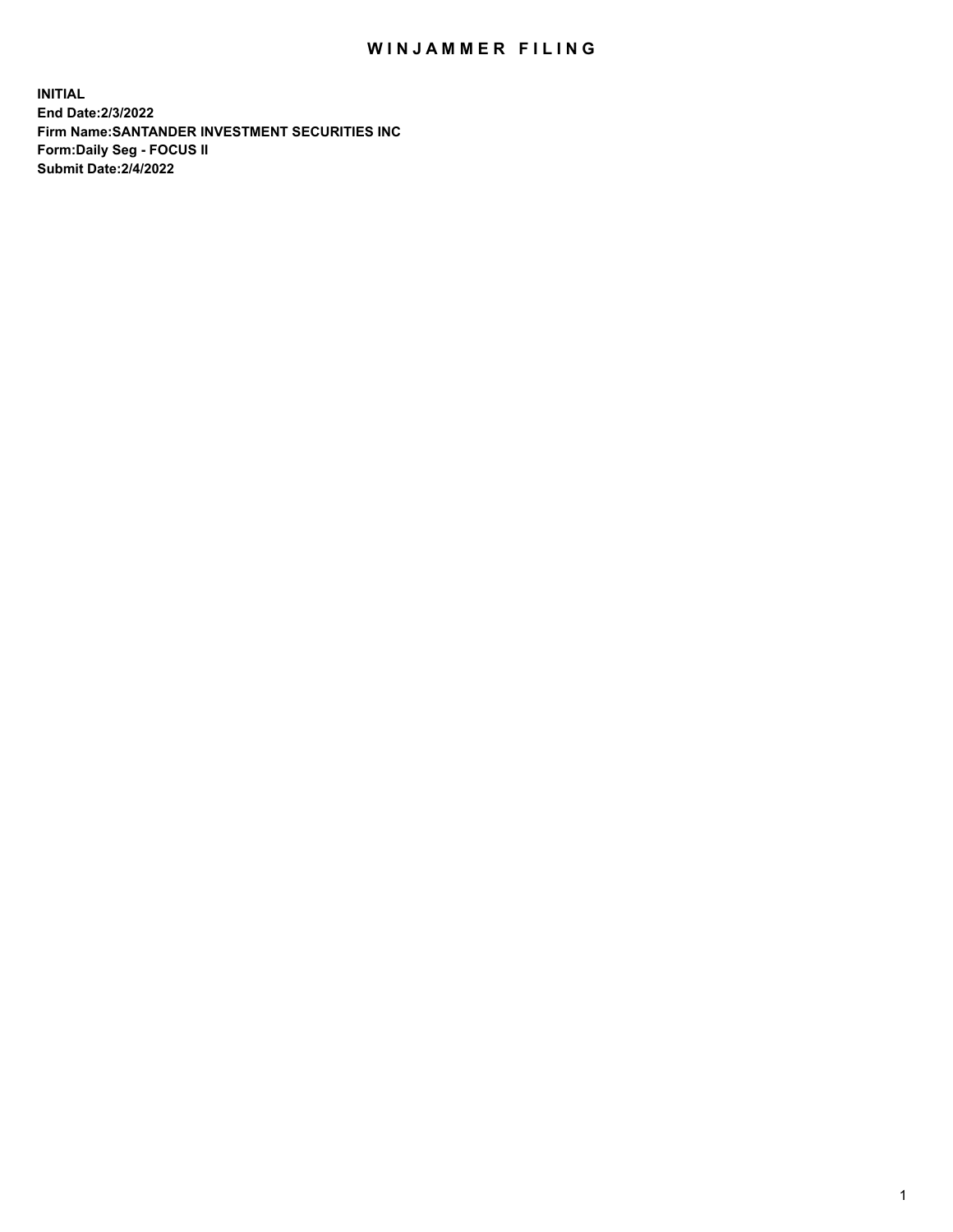**INITIAL End Date:2/3/2022 Firm Name:SANTANDER INVESTMENT SECURITIES INC Form:Daily Seg - FOCUS II Submit Date:2/4/2022 Daily Segregation - Cover Page**

| Name of Company                                                                   | <b>SANTANDER INVESTMENT</b>                |
|-----------------------------------------------------------------------------------|--------------------------------------------|
| <b>Contact Name</b>                                                               | <b>SECURITIES INC</b><br><b>Richard Ro</b> |
| <b>Contact Phone Number</b>                                                       | (212) 350-3662                             |
| <b>Contact Email Address</b>                                                      | richard.ro@santander.us                    |
| FCM's Customer Segregated Funds Residual Interest Target (choose one):            |                                            |
| a. Minimum dollar amount: ; or                                                    | 70,000,000                                 |
| b. Minimum percentage of customer segregated funds required:% ; or                | <u>0</u>                                   |
| c. Dollar amount range between: and; or                                           | 0 <sub>0</sub>                             |
| d. Percentage range of customer segregated funds required between:% and%.         | 0 <sub>0</sub>                             |
| FCM's Customer Secured Amount Funds Residual Interest Target (choose one):        |                                            |
| a. Minimum dollar amount: ; or                                                    | $\frac{0}{0}$                              |
| b. Minimum percentage of customer secured funds required:%; or                    |                                            |
| c. Dollar amount range between: and; or                                           | 0 <sub>0</sub>                             |
| d. Percentage range of customer secured funds required between: % and %.          | 0 <sub>0</sub>                             |
| FCM's Cleared Swaps Customer Collateral Residual Interest Target (choose one):    |                                            |
| a. Minimum dollar amount: ; or                                                    | $\overline{\mathbf{0}}$                    |
| b. Minimum percentage of cleared swaps customer collateral required:%; or         | <u>0</u>                                   |
| c. Dollar amount range between: and; or                                           | 0 <sub>0</sub>                             |
| d. Percentage range of cleared swaps customer collateral required between:% and%. | 00                                         |

Attach supporting documents CH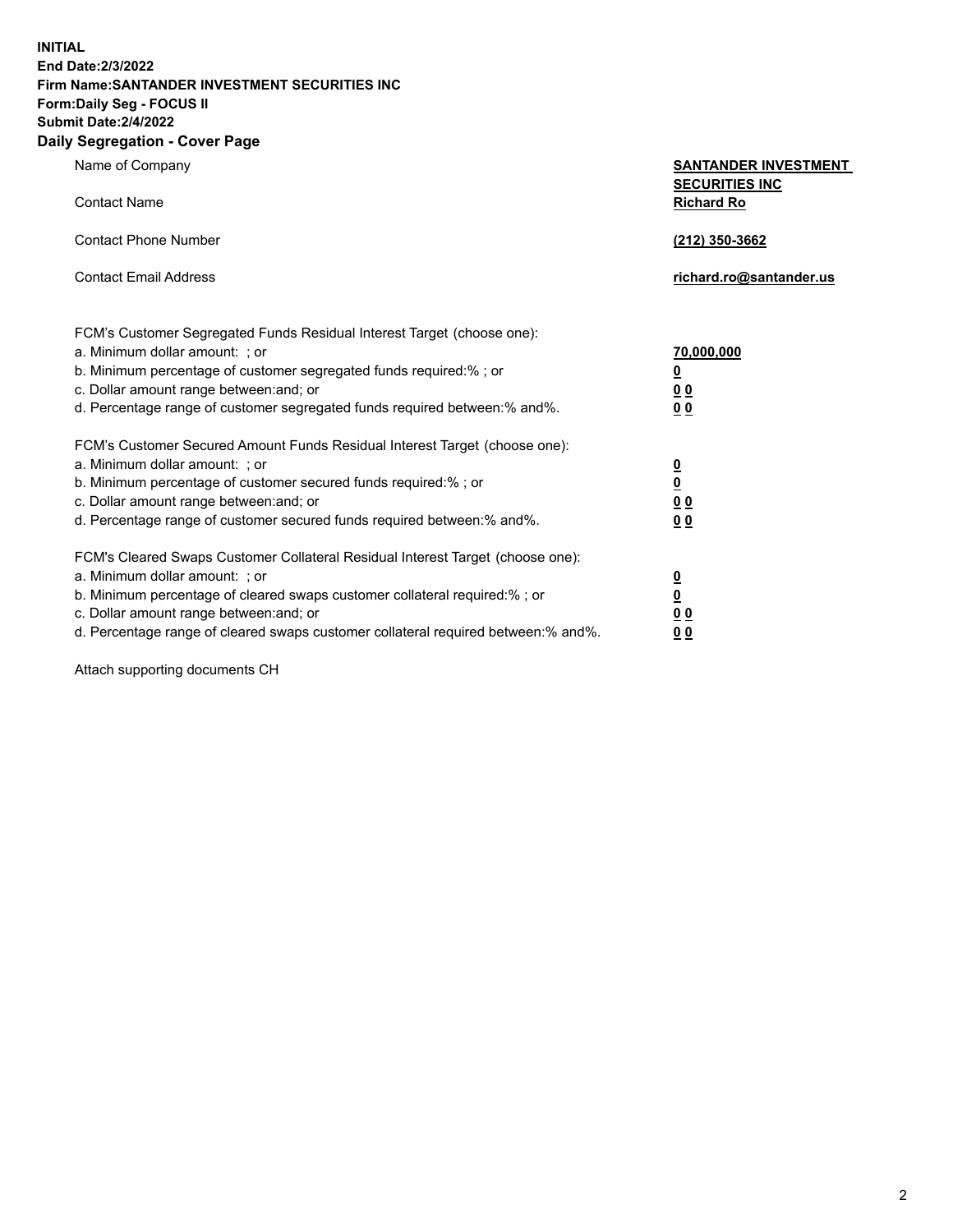## **INITIAL End Date:2/3/2022 Firm Name:SANTANDER INVESTMENT SECURITIES INC Form:Daily Seg - FOCUS II Submit Date:2/4/2022 Daily Segregation - Secured Amounts** Foreign Futures and Foreign Options Secured Amounts Amount required to be set aside pursuant to law, rule or regulation of a foreign government or a rule of a self-regulatory organization authorized thereunder 1. Net ledger balance - Foreign Futures and Foreign Option Trading - All Customers A. Cash **0** [7315] B. Securities (at market) **0** [7317] 2. Net unrealized profit (loss) in open futures contracts traded on a foreign board of trade **0** [7325] 3. Exchange traded options a. Market value of open option contracts purchased on a foreign board of trade **0** [7335] b. Market value of open contracts granted (sold) on a foreign board of trade **0** [7337] 4. Net equity (deficit) (add lines 1. 2. and 3.) **0** [7345] 5. Account liquidating to a deficit and account with a debit balances - gross amount **0** [7351] Less: amount offset by customer owned securities **0** [7352] **0** [7354] 6. Amount required to be set aside as the secured amount - Net Liquidating Equity Method (add lines 4 and 5) 7. Greater of amount required to be set aside pursuant to foreign jurisdiction (above) or line 6. FUNDS DEPOSITED IN SEPARATE REGULATION 30.7 ACCOUNTS 1. Cash in banks A. Banks located in the United States **0** [7500] B. Other banks qualified under Regulation 30.7 **0** [7520] **0** [7530] 2. Securities A. In safekeeping with banks located in the United States **0** [7540] B. In safekeeping with other banks qualified under Regulation 30.7 **0** [7560] **0** [7570]

3. Equities with registered futures commission merchants A. Cash **0** [7580] B. Securities **0** [7590] C. Unrealized gain (loss) on open futures contracts **0** [7600] D. Value of long option contracts **0** [7610] E. Value of short option contracts **0** [7615] **0** [7620] 4. Amounts held by clearing organizations of foreign boards of trade A. Cash **0** [7640] B. Securities **0** [7650] C. Amount due to (from) clearing organization - daily variation **0** [7660] D. Value of long option contracts **0** [7670] E. Value of short option contracts **0** [7675] **0** [7680] 5. Amounts held by members of foreign boards of trade A. Cash **0** [7700] B. Securities **0** [7710] C. Unrealized gain (loss) on open futures contracts **0** [7720] D. Value of long option contracts **0** [7730] E. Value of short option contracts **0** [7735] **0** [7740] 6. Amounts with other depositories designated by a foreign board of trade **0** [7760] 7. Segregated funds on hand **0** [7765] 8. Total funds in separate section 30.7 accounts **0** [7770] 9. Excess (deficiency) Set Aside for Secured Amount (subtract line 7 Secured Statement Page 1 from Line 8) **0** [7380] 10. Management Target Amount for Excess funds in separate section 30.7 accounts **0** [7780]

11. Excess (deficiency) funds in separate 30.7 accounts over (under) Management Target **0** [7785]

**0** [7305]

**0** [7355]

**0** [7360]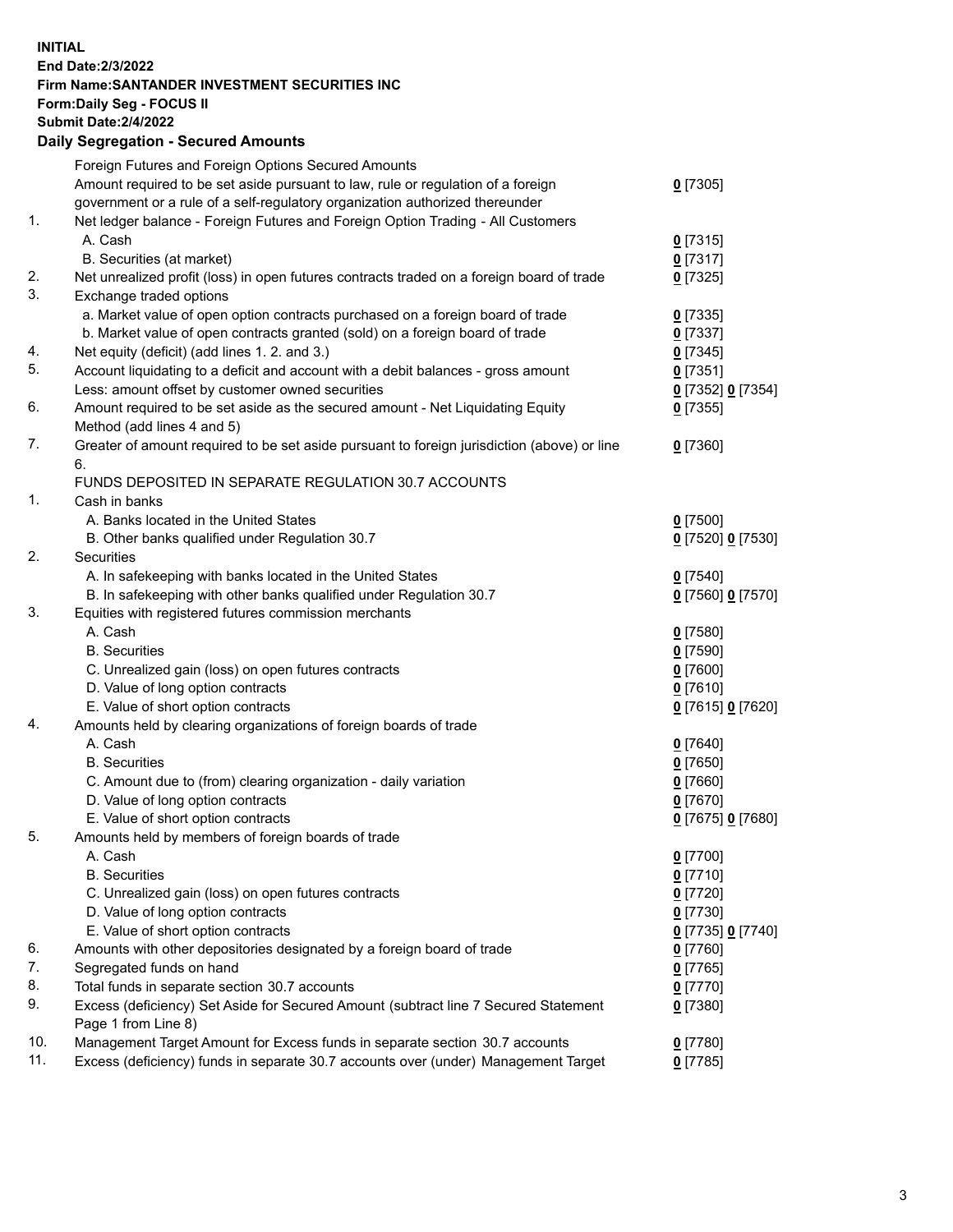| <b>INITIAL</b> |                                                                                                |                          |
|----------------|------------------------------------------------------------------------------------------------|--------------------------|
|                | <b>End Date:2/3/2022</b>                                                                       |                          |
|                | Firm Name: SANTANDER INVESTMENT SECURITIES INC                                                 |                          |
|                | <b>Form:Daily Seg - FOCUS II</b><br><b>Submit Date: 2/4/2022</b>                               |                          |
|                | Daily Segregation - Segregation Statement                                                      |                          |
|                |                                                                                                |                          |
|                | SEGREGATION REQUIREMENTS(Section 4d(2) of the CEAct)                                           |                          |
| 1.             | Net ledger balance                                                                             |                          |
|                | A. Cash                                                                                        | 2,385,069,413 [7010]     |
|                | B. Securities (at market)                                                                      | $0$ [7020]               |
| 2.             | Net unrealized profit (loss) in open futures contracts traded on a contract market             | -108,883,923 [7030]      |
| 3.             | Exchange traded options                                                                        |                          |
|                | A. Add market value of open option contracts purchased on a contract market                    | 89,757,964 [7032]        |
|                | B. Deduct market value of open option contracts granted (sold) on a contract market            | -37,211,849 [7033]       |
| 4.             | Net equity (deficit) (add lines 1, 2 and 3)                                                    | 2,328,731,605 [7040]     |
| 5.             | Accounts liquidating to a deficit and accounts with                                            |                          |
|                | debit balances - gross amount                                                                  | $0$ [7045]               |
|                | Less: amount offset by customer securities                                                     | 0 [7047] 0 [7050]        |
| 6.             | Amount required to be segregated (add lines 4 and 5)                                           | 2,328,731,605 [7060]     |
|                | FUNDS IN SEGREGATED ACCOUNTS                                                                   |                          |
| 7.             | Deposited in segregated funds bank accounts                                                    |                          |
|                | A. Cash                                                                                        | 287,173,641 [7070]       |
|                | B. Securities representing investments of customers' funds (at market)                         | $0$ [7080]<br>$0$ [7090] |
|                | C. Securities held for particular customers or option customers in lieu of cash (at<br>market) |                          |
| 8.             | Margins on deposit with derivatives clearing organizations of contract markets                 |                          |
|                | A. Cash                                                                                        | 2,113,734,937 [7100]     |
|                | B. Securities representing investments of customers' funds (at market)                         | $0$ [7110]               |
|                | C. Securities held for particular customers or option customers in lieu of cash (at            | $0$ [7120]               |
|                | market)                                                                                        |                          |
| 9.             | Net settlement from (to) derivatives clearing organizations of contract markets                | -52,686,263 [7130]       |
| 10.            | Exchange traded options                                                                        |                          |
|                | A. Value of open long option contracts                                                         | 89,757,964 [7132]        |
|                | B. Value of open short option contracts                                                        | $-37,211,849$ [7133]     |
| 11.            | Net equities with other FCMs                                                                   |                          |
|                | A. Net liquidating equity                                                                      | $0$ [7140]               |
|                | B. Securities representing investments of customers' funds (at market)                         | $0$ [7160]               |
|                | C. Securities held for particular customers or option customers in lieu of cash (at            | $0$ [7170]               |
|                | market)                                                                                        |                          |
| 12.            | Segregated funds on hand                                                                       | $0$ [7150]               |
| 13.            | Total amount in segregation (add lines 7 through 12)                                           | 2,400,768,430 [7180]     |
| 14.            | Excess (deficiency) funds in segregation (subtract line 6 from line 13)                        | 72,036,825 [7190]        |
| 15.            | Management Target Amount for Excess funds in segregation                                       | 70,000,000 [7194]        |
| 16.            | Excess (deficiency) funds in segregation over (under) Management Target Amount                 | 2,036,825 [7198]         |
|                | <b>Excess</b>                                                                                  |                          |